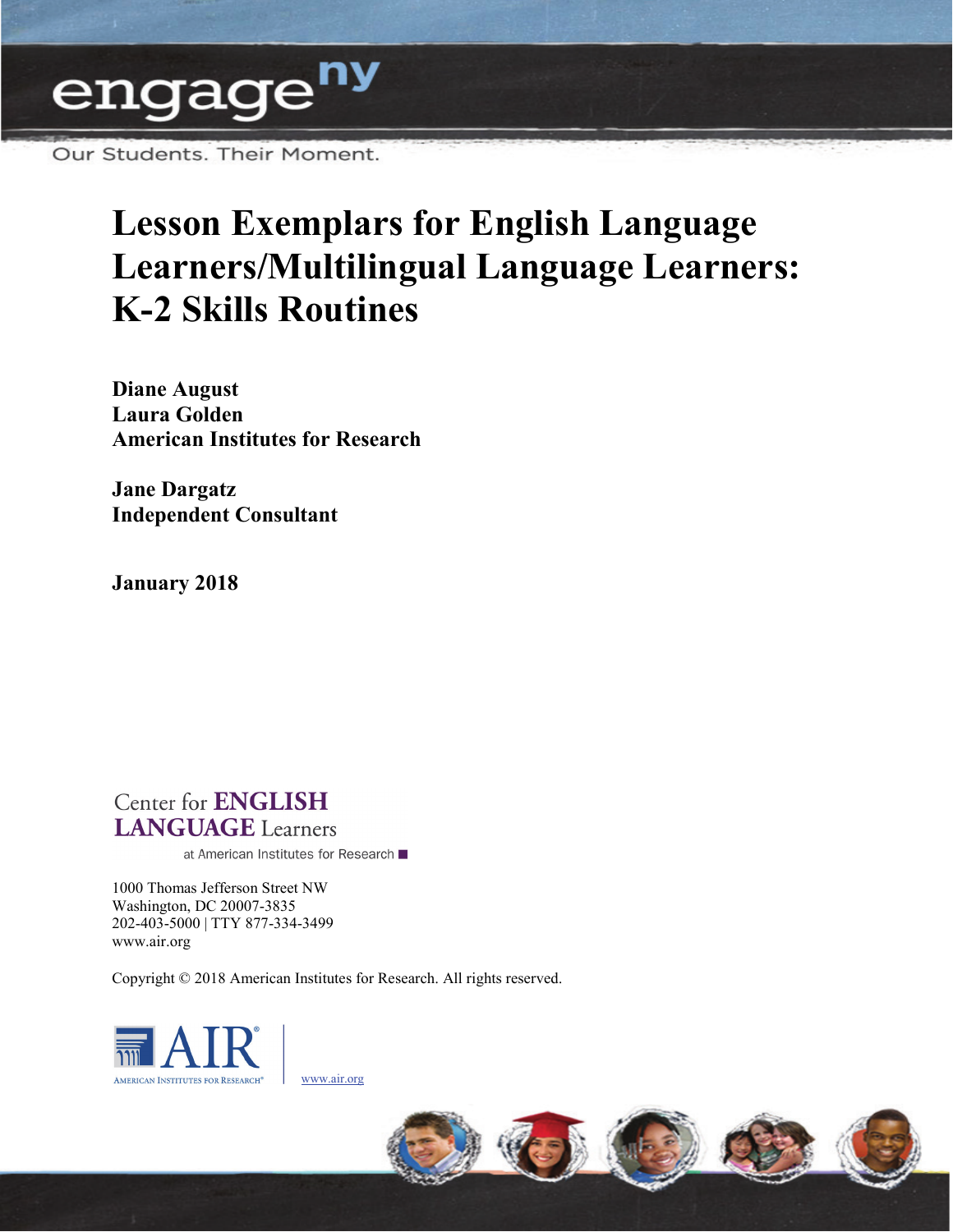

# **Contents**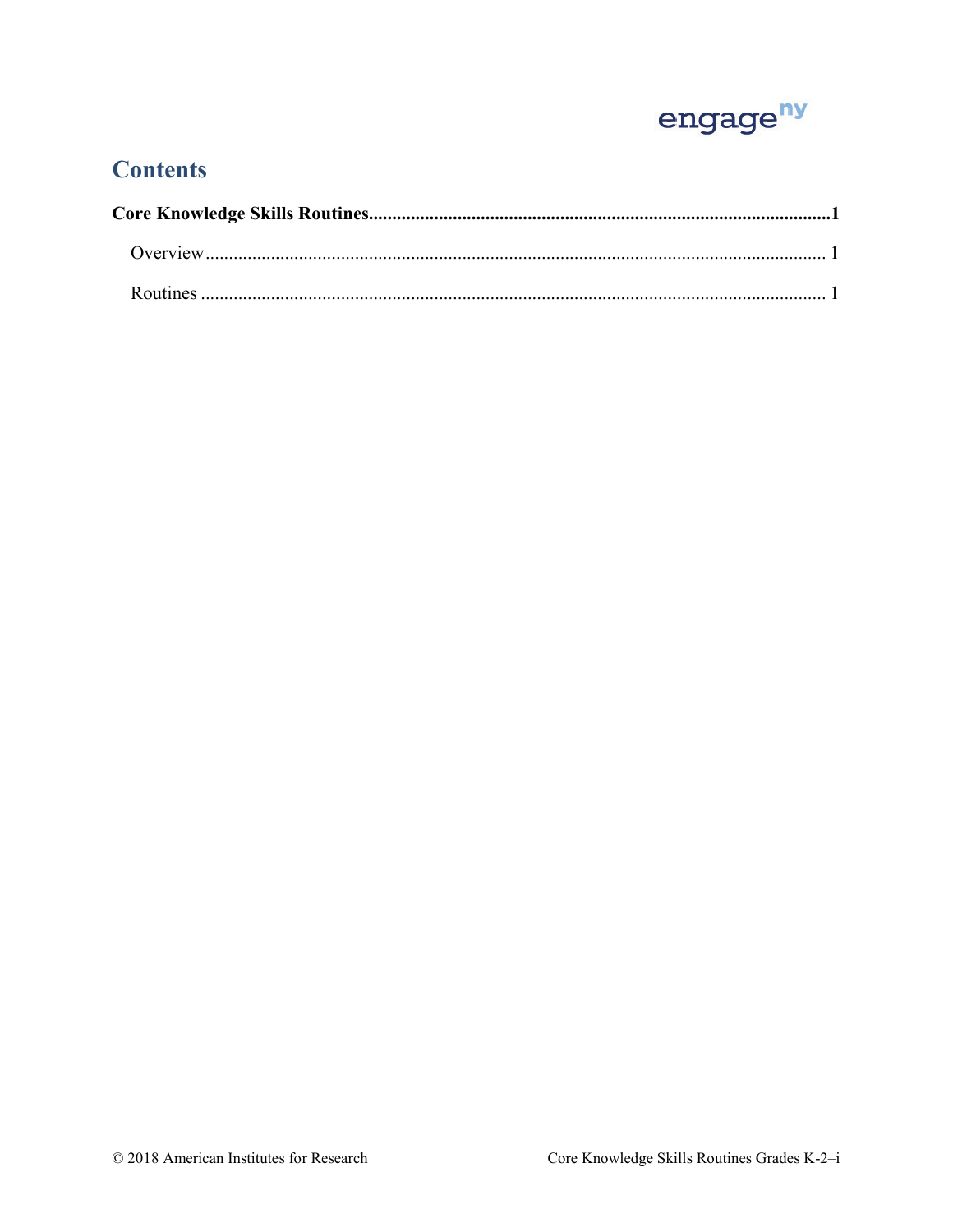

# **Core Knowledge Skills Routines**

# <span id="page-2-1"></span><span id="page-2-0"></span>*Overview*

These routines include the most prominent skill routines introduced in kindergarten and first grade, but they also appear in second grade.

In the routines that follow, the text in blue boxes is the text that appears in the original lessons. *AIR Additional Supports* describes the supports AIR recommends. The words in green are words that AIR has added to the Core Knowledge routines. *AIR Routines for Teachers* are presented as teacher talk to students. Text in brackets are instructions for teachers. Anticipated student responses are in brackets also but are italicized. For some routines, *AIR Instructions for Students*  also are provided.

# <span id="page-2-2"></span>*Routines*

# **Core Knowledge Routine: Blending Gestures Using Arm Movements**

- First appears in Kindergarten Skills Strand, Unit 3
- Focus lesson: Lesson 1 (p. 12)
- (p. 5). For background information and description of blending gestures, see K Skills, Unit 3 introduction
- Terms: Sound, segment, blend, gesture, shoulder, elbow, wrist, finger, tap, wiggle

# **Core Knowledge Instructions for Teachers**

- Today we will practice blending sounds into words.
- We will place our hands on our shoulder, elbow, and wrist to segment each sound and then use a swooping motion down our arm to show that we have finished blending the word.

# **AIR Additional Supports**

 ELL/MLL scaffolds include using pictures to accompany words, defining words in context, checking followed by group practice. on student understanding of word meanings through questioning, and demonstrating and modeling

- blending or putting sounds together to make words. The first word we are going to put together is [Show students a picture of the word *cat*.] This is a cat. In this lesson, we are going to practice the word cat.
- What does blend mean? [Anticipated response: putting sounds together to make words]
- To help you learn to blend, as I say each sound, I am going to touch a different part of my body.
- shoulder and saying /k/.] Everyone, touch your shoulder and say /k/. What body part if this? I am going to touch my shoulder when I say the first sound,  $/k/$ . [Demonstrate touching your [*Anticipated response: shoulder*] Let's touch our shoulder again and say /k/.
- Everyone, touch your elbow and say /a/. What body part is this? [*Anticipated response: elbow*] I am going to touch my elbow when I say /a/ [Demonstrate touching your elbow and saying /a/.] Let's touch our elbows again and say /a/.
- I am going to touch my wrist when I say /t/. [Demonstrate touching your wrist and saying  $/t$ .] What body part is this? [*Anticipated response: wrist*] Everyone, touch your wrist again and say /t/.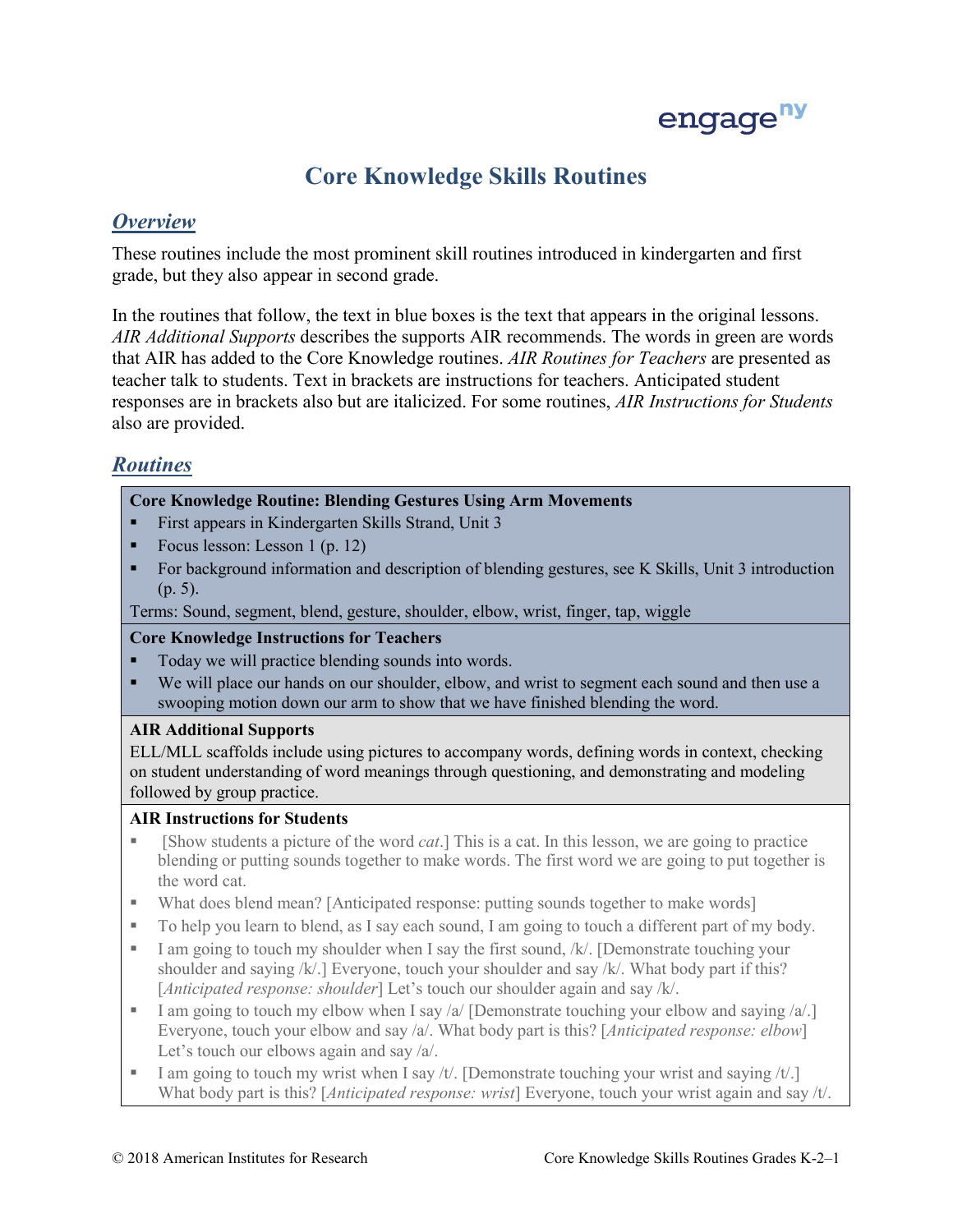

- – Okay, now we are going to put the sounds together to make a word. Watch me. After I say the sound, touch your body part and repeat the sound. After we say all the sounds, we will swoop or move our hands down our arms to make the word.
- [Practice as a group the first five words. Then let students blend on their own.]

# **Core Knowledge Routine: Blending and Segmenting Gestures Using Tapping and Wiggling Movements**

- **Sample lesson from First Grade Skills, Unit 1**
- **Teacher Guide link:** First Grade Skills, Unit 1
- Focus lesson**:** Lesson 1 (pp. 16–17)

Terms: wiggle, tap, finger, blend

# **Core Knowledge Instructions for Teachers**

- We will wiggle or tap each finger to show each sound.
- Then, we will blend the sounds by making a fist to show that we have blended the word.

# **AIR Additional Supports**

 ELL/MLL scaffolds include defining words in context, checking on students' understanding of word meanings through questioning, modeling, and group practice**.** 

# **AIR Instructions for Students**

# Blending

- We are going to blend sounds to make words. That means we are going to put sounds together to make words.
- What does blend mean? [Anticipated response: put together]
- First, watch me blend: /a/ /t/ at
- Now let's blend together  $/a$  /t/ at. Let's practice blending a few more together.
	- a. **/i/ /t/ it**
	- b. **/o/ /n/ on**
	- c. **/b/ /ee/ be**

# Segmenting

- Now, we are going to segment words to make sounds. That means we are going to break apart words to make sounds.
- What does *segment* mean?
- First, watch me segment words: at  $/a/t$
- Now let's segment together: at  $\frac{a}{x}$  /t/
- Let's practice segmenting a few more times together.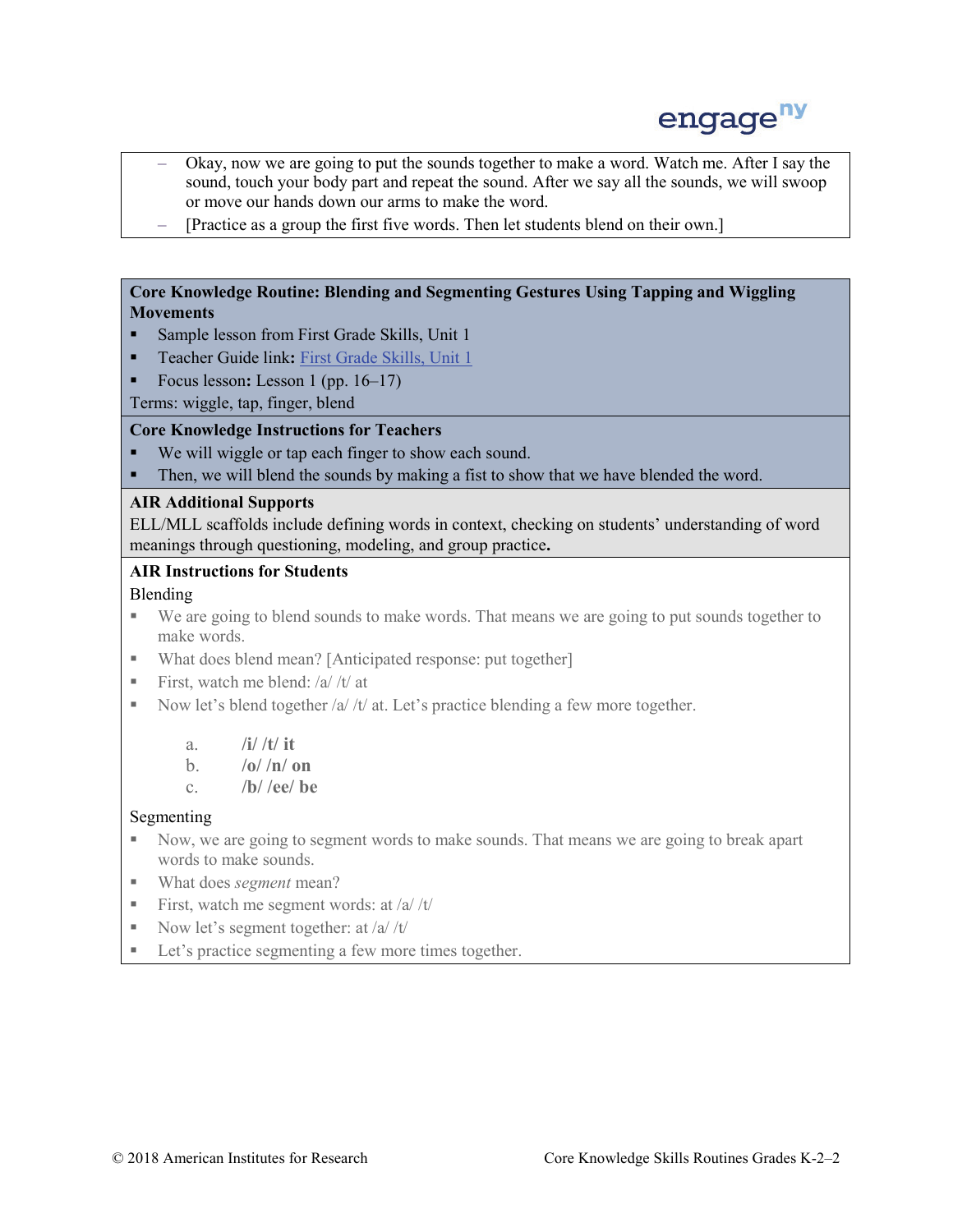

#### **Core Knowledge Routine: Mirror, Mirror**

- First appears in Kindergarten Skills Strand: Unit 3
- Teacher Guide link: K Skills, Unit 3
- Focus lesson: Lesson 1 (p. 12)

Terms: Position, shape of mouth, lips, teeth, tongue, mouths open/mouths closed, echo

# **Core Knowledge Instructions for Teachers**

Procedure

- I will say a sound.
- Repeat or echo the sound after me.
- Watch your mouth, lips, teeth, tongue in the mirror.
- What position is your (mouth, lips, teeth, tongue in)?
- Is it open or closed?

# **AIR Additional Supports**

 ELL/MLL scaffolds include gesturing (e.g., "point to your mouth"), demonstrating, and group practice.

# **AIR Instructions for Students**

- Listen to the directions.
- tongue [point to tongue] are in a certain position or place. Let's all point to our mouth, lips, teeth, When we make sounds, our mouths [point to mouth], lips [point to lips], teeth [point to teeth], and and tongue.
- I am going to give you a mirror so you can look at your mouth, lips, teeth, and tongue as you say each sound.
- Let's practice looking at our mouths as we say the sound /m/.
- Let's all say /m/ together
- Is your mouth open [demonstrate opened] or closed [demonstrate closed] when you make the sound /m/?
- Are your lips pressed together [demonstrate pressed together] or open [demonstrate open] when you make the sound /m/? [Consider saying "closed" instead of "pressed together" to keep the language more consistent.]
- I will say another sound. Repeat or echo the sound after me. Now look in the mirror. Say the sound again. Look at your mouth [point to mouth], lips [point to lips], teeth [point to teeth], and tongue [point to tongue]. Sometimes you cannot see your teeth or your tongue.

# **Core Knowledge Routine: Introducing the Sound: I'm Thinking of Something**

- **First appears in Kindergarten Skills Strand: Unit 3**
- Teacher Guide link: K Skills, Unit 3
- Focus lesson: Lesson 3 (p. 21)

Terms**:** sound, several, repeat, beginning, middle, end

# **Core Knowledge Instructions for Teachers**

Procedure

Today's new sound is  $\left(-\right)$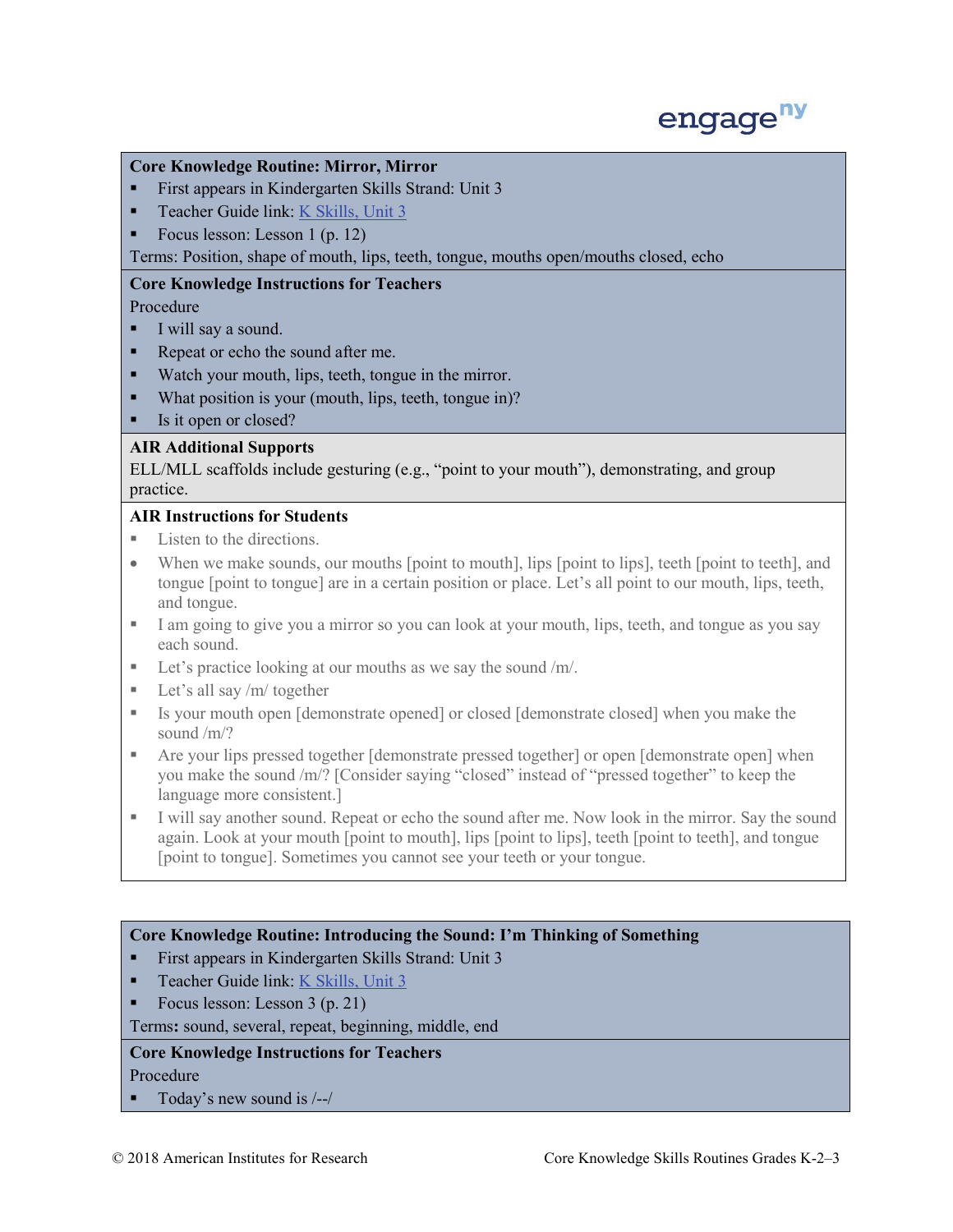

- Say the sound several times.
- As I say the words, I want you to repeat the words.
- Raise your hand, or thumbs up if you hear the sound / ?/ sound in the beginning, middle, end.

# **AIR Additional Supports**

 Ideally, there would be pictures to accompany each oral production of a word that clearly demonstrate the word's meaning. If students are just learning the sounds for a particular letter, teachers should use pictures that ELL/MLL students have already seen so that they have visuals to support their answers. Using partner talk in which ELL/MLLs are paired with English-proficient students will give model and practice with one position at a time, starting with the sounds at the beginning of a word, then the ending, then the middle before mixing up. ELL/MLL scaffolds include repetition, using pictures, questioning students about word meanings, group practice, and partner work. Ideally, the riddles would students more opportunities to participate.

# **AIR Instructions for Students**

- $\blacksquare$  Today's new sound is /t/.
- Everyone, say /t/ three times. [Note: if you think it is necessary, say "The word *several* means three or more times. When we say a word more than once or twice, we are saying the word several times."]
- I am going to say some words and show you pictures of those words. All the words have  $/t/$  at the point to the part of the picture that demonstrates the word.] beginning. After I say each word, repeat it with me. That means say it again with me. Then put your thumbs up because the word starts with /t/. [As you say the word, hold up the picture and
- What does repeat mean? [Anticipated response: to say something again]
- Let's practice together: [Hold up the picture of tag. Say "tag." Have students say "tag" and then put their thumbs up. Use this routine with "top," "toe," "tin." You might do this routine several times.]
- ends with /t/. [As you say each word, hold up the picture and point to the part of the pictures that demonstrates the word.] Now, I am going to say some words and show you some pictures of words. All the words have  $/t/$ at the end. After I say each word, repeat it with me. Then put your thumbs up because the word
- $\blacksquare$  [Do the same routine with /t/ in the middle.]
- figure out the answer. Then, I will call on a few pairs. I am going to say some riddles. Each has an answer beginning with  $/t$ . Work with a partner to

- Listen to your teacher's instructions.
- Your teacher will show you some pictures of words beginning with the /t/ sound and say each word.
- Repeat the words after your teacher says them, and hold up your thumb to show that the word starts with the /t/ sound.
- You will also practice words that have the  $/t$  sound at the end of the word or in the middle of the word.
- /t/ sound. Work with a partner to figure out the answer. Then, listen to the riddles that your teacher shares. Each riddle has an answer that begins with the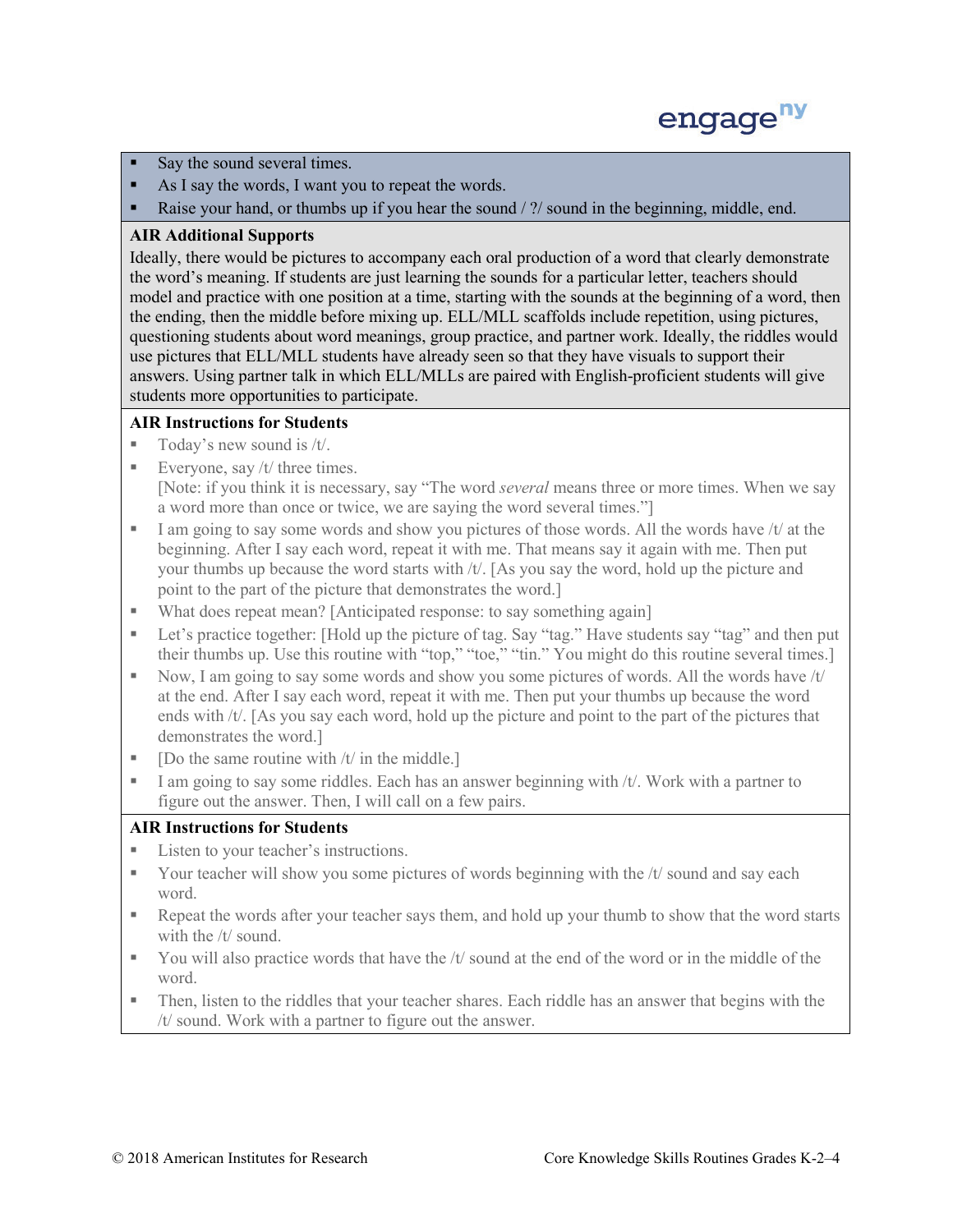

# **Core Knowledge Routine: Introducing the Spelling/Meet the Spelling Worksheet**

- **First appears in Kindergarten Skills Strand, Unit 3**
- Teacher Guide link: K Skills, Unit 3
- Focus lesson: Lesson 3 (pp. 17–18)

Terms**:** circle, line, stroke

# **Core Knowledge Instructions for Teachers**

Introducing the Spelling Procedure

- I am going to show you how to draw a picture of a  $\sqrt{\ }$  sound.
- **Teacher models how to draw the symbol for the sound and provides handwriting strokes language.**
- Teacher counts off strokes, repeats stroke phrases, and repeats sound.

# **AIR Additional Supports**

 Using arm gestures to make commands easier for students is referred to as "air writing." ELL/MLL scaffolds include teacher-demonstrated actions and student repetition of actions while naming them.

# **AIR Instructions for Students**

- I am going to show you how to draw a picture of the /a/ sound.
- We are also going to practice saying what we do.
- First, I circle to the left. [Demonstrate "circle to the left" as you say it.]
- Now, let's air-write and say "circle to the left." [Repeat action and words three times with students.]
- Next, I draw a short line down. [Demonstrate "drawing a short line down" and say "draw a short line down."]
- Now, let's air-write and say "draw a short line down." [Repeat action and words three times with students.]
- line down." [Repeat action and words three times with students.] Now, we will do both strokes at the same time. Air-write and say with me: "Circle to the left. Short

# **AIR Instructions for Students**

- Listen to you teacher.
- Repeat what your teacher says and does.

#### **Core Knowledge Routine: Meet the Spelling Worksheet**

- **First appears in Kindergarten Skills Strand, Unit 3**
- Teacher Guide link: K Skills, Unit 3
- Focus lesson: Lesson  $3$  (pp. 17–18)
- introduction (p. 7). For background information and description of the use of student workbooks, see K Skills, Unit 3
- Student workbook link: K Skills, Unit 3 student workbook

 over, what sound does it start/begin with? on the line, below the picture Terms**:** grip, writing position, gray dotted lines, black dots as starting points, writing stroke language,

# **Core Knowledge Instructions for Teachers**

Procedure

Find page  $xx$  in your workbook.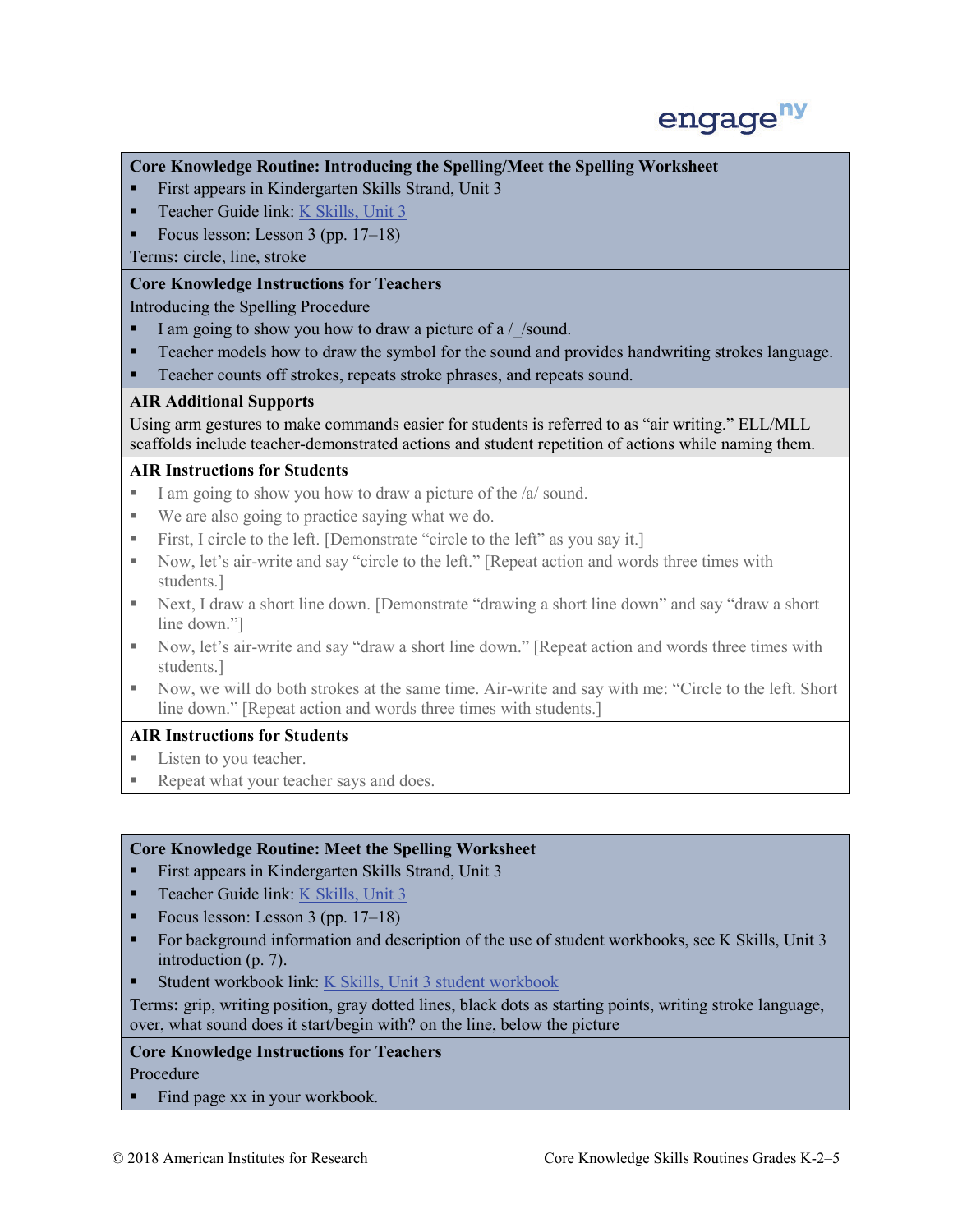

- Place your name at the top.
- You will use a pencil/crayon.
- Use a tripod grip. (Pinch the bottom of your crayon/pencil with your thumb and pointer finger and let it rest on your middle finger.)
- Sit in your best writing position.
- You will practice drawing pictures of the sound of  $/\text{---}/$ .
- Watch as I do it first.
- You will trace the gray dotted lines first.
	- Next, use the black dots as starting points to make a…line down, hump, circle, vertical line, diagonal line, etc.
- Say the sound as you finish writing it.
- Turn the page over.
- Place your finger on the first picture.
- What is it a picture of?
- Does it start with the  $\frac{2}{\sqrt{3}}$  sound?
- If so, write the  $\frac{1}{2}$  on the line below the picture.

# **AIR Additional Supports**

 In this activity, since more elaborated teacher talk is provided, the teacher talk presented here has built from it. The text in black is from the original lesson. The text in green is what has been added. key words and phrases; and naming the pictures for students. Scaffolds for ELL/MLLs include modeling for students what you are telling them to do; at key junctures, asking students what they are doing to reinforce language; additional practice; repetition of

- Find page xx in your workbook. [Show students the page to help them find it.]
- **Place your name at the top. [Show students the top of the page as you say "place your name at the** top."] What are you going to do?
- You will use a pencil/crayon. [Show the pencil or crayon as you name them.]
- Use a tripod grip. (Pinch the bottom of your crayon/pencil with your thumb and pointer finger and let it rest on your middle finger.) Let's practice making a tripod grip. Let's say "tripod grip." [Help students until they are able to make a tripod grip.]
- Sit in your best writing position. [Model this for students.]
- You will practice drawing pictures of the sound of  $\frac{1}{1-\epsilon}$ . Let's all say that sound together.
- Watch as I do it first. I trace the dotted line. This is the dotted line. [Point to the dotted line as you say "dotted line."] What is this? [*Anticipated response: dotted line]*
- You will trace the gray dotted lines first. What are you going to do?
- Next, use the black dots as starting points to make a…line down, hump, circle, vertical line, diagonal line, etc. [Model each for students as you say the words (e.g., "I start with the black dots to make a.…"]
- Now pick up your pencils and use the black dots to make a line down. What are you going to do? [Anticipated response: make a line down, etc.]
- already have learned these motions and terms, but reinforcement is not a bad idea.] **EXECUTE:** Let's air-write "line down" and say "line down" three times. [This may not be necessary if students
- Say the sound as you finish writing it. Now, let's all say the sound together three times. [Give students extra practice.]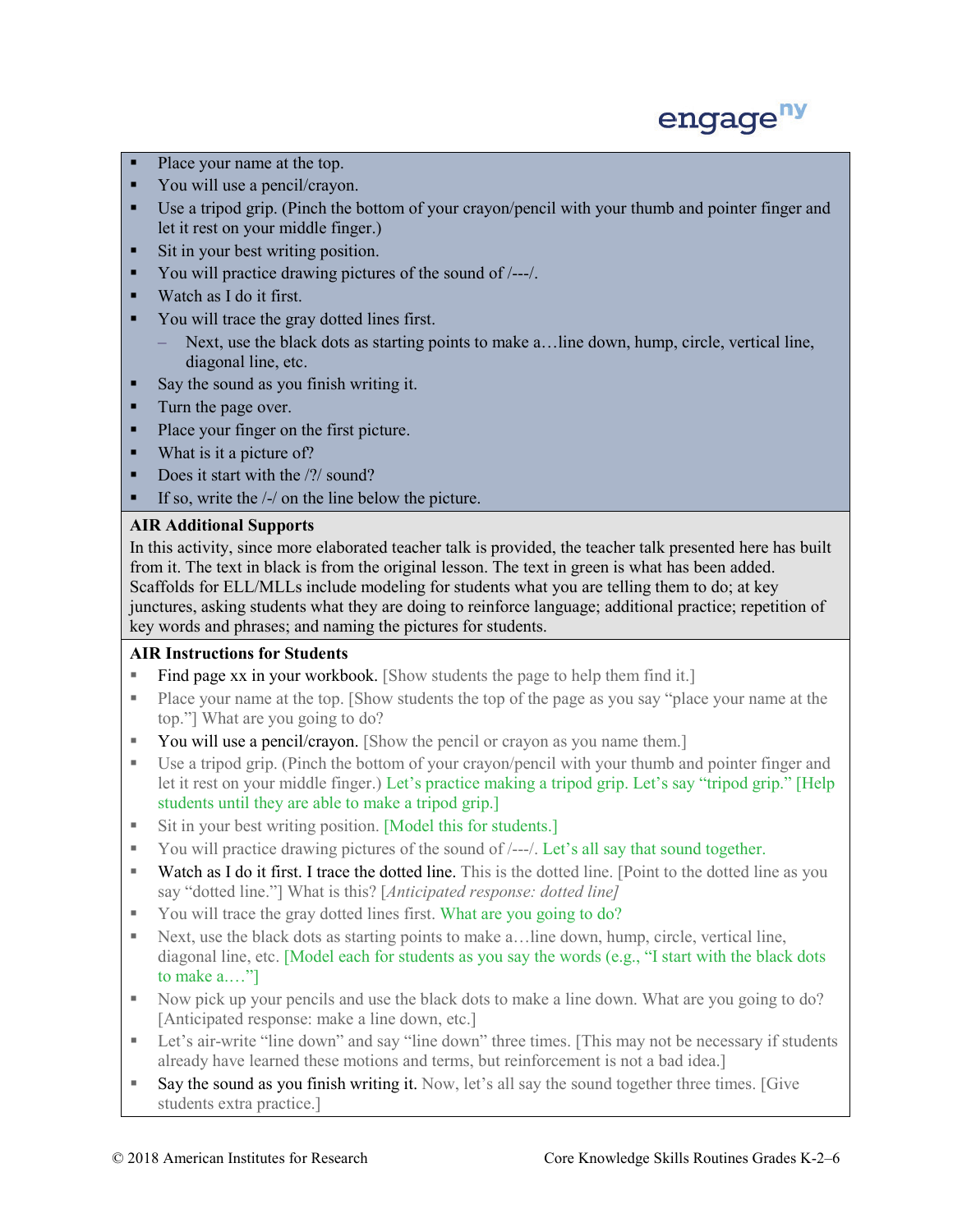

- Turn the page over. [Demonstrate turning page over as you say it.] What are you going to do?
- Place your finger on the first picture. [Demonstrate placing your finger on the first picture as you say it.] This is a picture of a…. What is it a picture of?
- Does it start with the  $\frac{?}{}$  sound?
- If so, write the  $\frac{1}{2}$  on the line below the picture. [Demonstrate "below the line."] Where are you going to write the /-/?

# **AIR Instructions for Students**

- Use a tripod grip and sit in your best writing position.
- **Practice drawing the /-/ sound by tracing the dotted lines.**
- Say the sound after you finish writing it.
- Look at the pictures. If the picture starts with the  $\frac{1}{2}$  sound, write that on the line below the picture.

# **Core Knowledge Routine: Using Sound Posters and Sound Cards**

- In kindergarten only. In Warm-Up, Part B, of lesson
- First appears in Kindergarten Skills Strand: Unit 3, Lesson 5
- Teacher Guide link: K Skills, Unit 3
- Focus lesson: Lesson  $5$  (pp.  $31-32$ )
- introduction (pp. 7–8). For background information and description of the use of Sound Posters, see K Skills, Unit 3

**Terms:** sound poster, sound card, sound, spelling, speech bubble

# **Core Knowledge Instructions for Teachers**

Procedure

- (Point to girl with speech bubble, ask students) What sound is this?
- (Show accompanying sound card) this is the word and picture of
- It is a sound picture for  $/$   $/$ .
- Say the word, and have children repeat the word.
- (Point to the focus sound) Say the sound, have children repeat the sound.
- Affix sound card to poster.
- **Point to any empty boxes on sound card explaining to students they have learned one spelling and** will learn ? How many more spellings for that sound?

# **AIR Additional Supports**

 In this activity, because more elaborated teacher talk is provided, the teacher talk presented here has built from it. The text in black is the original. The text in green is what has been added. ELL/MLL scaffolds include additional repetitions.

- (Point to girl with speech bubble, ask students) The bubble shows the girls saying a sound. [Point to the bubble as you say it.] What sound is this? [Ask students to repeat the sound several times.]
- (Show accompanying sound card.) This is the word and picture of \_\_\_\_\_\_\_\_\_.
- It is a sound picture for  $/$  /.
- Say the word, and have children repeat the word. [Ask student to repeat the word several times.]
- (Point to the focus sound.) Say the sound, have children repeat the sound.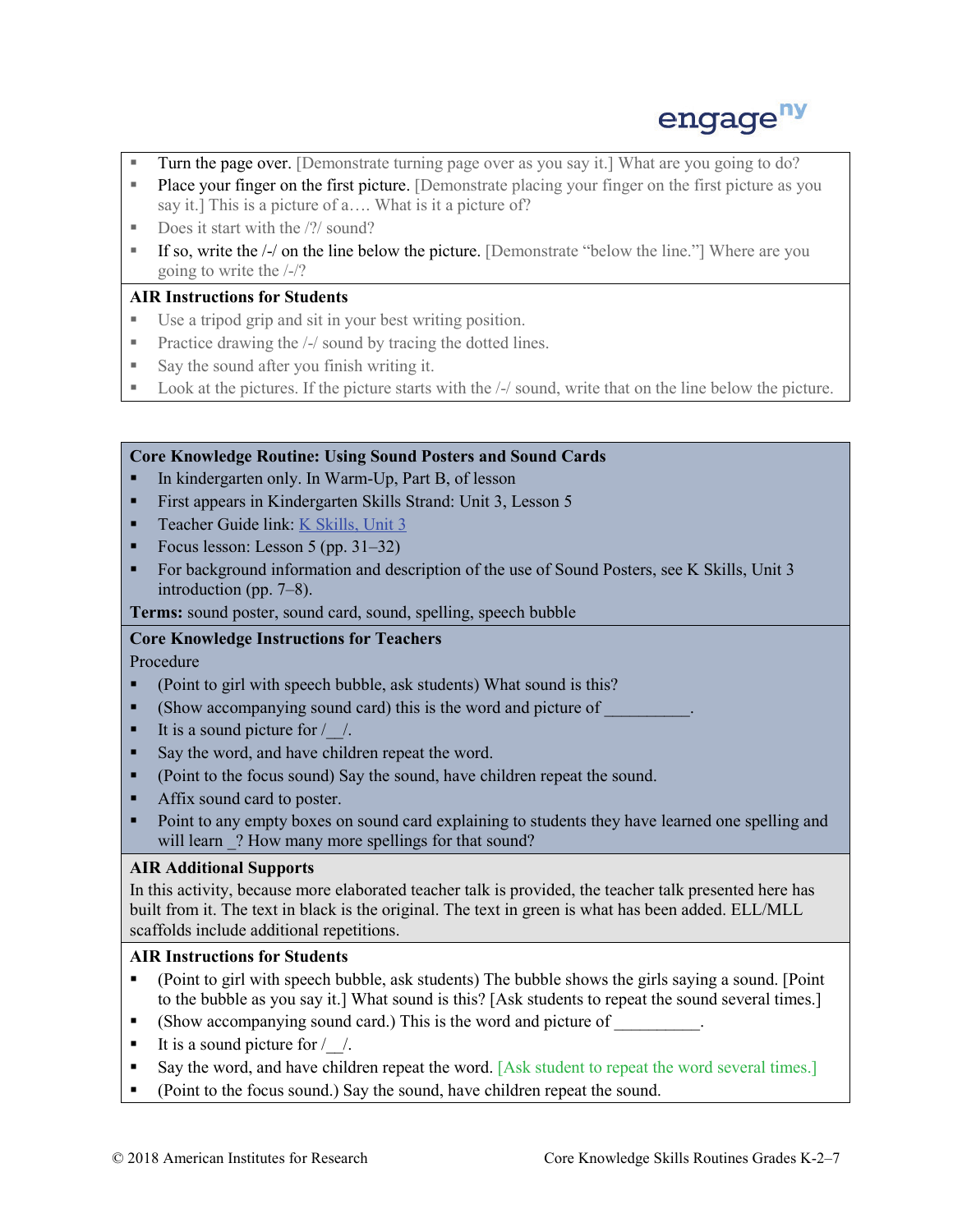

- Affix sound card to poster.
- Point to any empty boxes on sound card explaining to students they have learned one spelling and will learn ? How many more spellings for that sound?

#### **AIR Instructions for Students**

- Repeat the sound your teacher says.
- Repeat the word your teacher says.

#### **Core Knowledge Routine: Pocket Chart Chaining for Reading/Spelling**

- **First appears in Kindergarten Skills Strand, Unit 3**
- Teacher Guide link: K Skills, Unit 3
- Focus lesson: Lesson 3 (p. 23) for reading
- For background information and description of Pocket Chart Chaining for Reading and Spelling, see K Skills, Unit 3 introduction (pp. 7–8) and Appendix (p. 98).

Terms**:** sounds, arrange, move, remove, add, from left to right, blend sounds together

#### **Core Knowledge Instructions for Teachers**

- Say the sounds on the cards.
- I will arrange the sounds to make a word.
- Look at the sounds from left to right.
- Remember what each sound each picture stands for.
- Blend the sounds together to make a word.
- If I remove / / and add / /, what word do we have?

#### **Core Knowledge Focus lesson: Lesson 10 (p. 61) for Spelling**

- Now, I will say some words for you to spell.
- **Break the word up into sounds.**
- Write a spelling for each sound.

#### **AIR Additional Supports**

 built from it. The text in black is the original. The text in green is what has been added. ELL/MLL scaffolds include demonstrating what is being said, defining words in context, asking students to name In this activity, because more elaborated teacher talk is provided, the teacher talk presented here has actions, student repetitions, and additional practice.

# **AIR Instructions for Students**

Procedure for Reading

- Say the sounds on the cards. First, let's say each sound together. [Point to each sound as it is said.]
- I will arrange the sounds to make a word: Arrange means put the letters in order. [Arrange the letters.] What did I do? [Anticipated response: Arrange the sounds to make a word.]
- Look at the sounds from left to right to read the word. [Point the sounds as you say "from left to right."] Let's all say "from left to right."
- Remember what each sound stands for. We have to remember each sound. Let's name each sound from left to right. [Name the sounds.]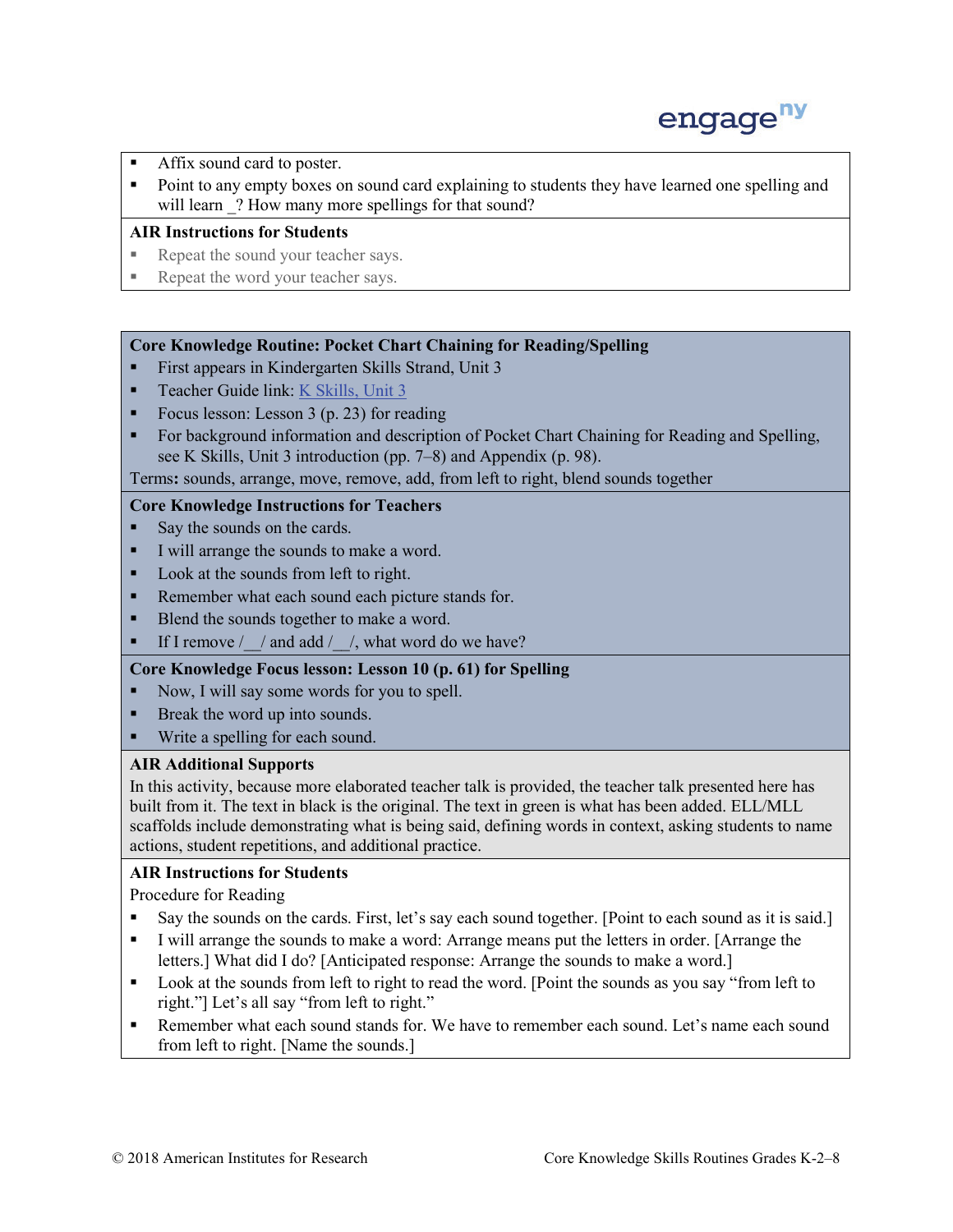

- *Blend* means put together. Let's blend the sounds to make a word. What word do we have? What Blend the sounds together to make a word. Now, we have to blend the sounds to make a word. did we do?
- If I remove  $/\gamma$  and add  $/\gamma$ , what word do we have? Now I am going to remove the letter X. *Remove* means take away. What word do we have now? What did I do?

Procedure for Spelling (use the same kind of scaffolding as is demonstrated above)

- Now I will say some words for you to spell. *Spell* means write the letters that go with each sound.
- Break the word up into sounds. First, break up the word into sounds. *Break up* means take apart. Let's practice breaking up the word x into sounds.
- in the pocket chart? [Continue for all sounds.] Write a spelling for each sound. I am going to say the first sound. Can you find the sound and put it
- Now let's read the word.

# **AIR Instructions for Students**

- Say the sounds shown on the cards.
- Blend the sounds together to make a word.
- Practice with each new word.

# Core Knowledge Routine: Tricky Words

- **First appears in Kindergarten Skills Strand, Unit 8**
- Teacher Guide link: K Skills, Unit 8
- Focus lesson: Lesson 1 (p. 10)
- **For background information and description of Tricky Words, see K Skills, Unit 8 introduction**  $(p. 3)$  and the Appendix (pp. 141–144).

Terms: tricky word, pronounce, pronounce through blending, spelling part

# **Core Knowledge Instructions for Teachers**

- Show students tricky word card.
- Ask students how the word would be pronounced through blending.
- $\blacksquare$  This word is pronounced /-/, /-/, /-/.
- Use word in sentence.
- Write tricky word on board.
- Underline the parts that are tricky.
- **If** Underline and point out the spelling part that is pronounced as you would expect it.
- Tell students when reading  $\frac{1}{2}$ ,  $\frac{1}{2}$ ,  $\frac{1}{2}$ , remember to pronounce it  $\frac{1}{2}$ ,  $\frac{1}{2}$ ,  $\frac{1}{2}$ ,
- When writing, remember to spell the tricky word like this  $\frac{1}{\sqrt{2}}$ ,  $\frac{1}{\sqrt{2}}$ .

# **AIR Additional Supports**

 In this activity, because more elaborated teacher talk is provided, the teacher talk presented here has built from it. The text in black is the original. The text in green is what has been added. ELL scaffolds not explained because it is too complex; rather the meaning is modeled and labeled. The phrase include providing explanations to students and repetitions. The general meaning of the word *tricky* is "pronounced as you would expect it" is simplified to "not tricky."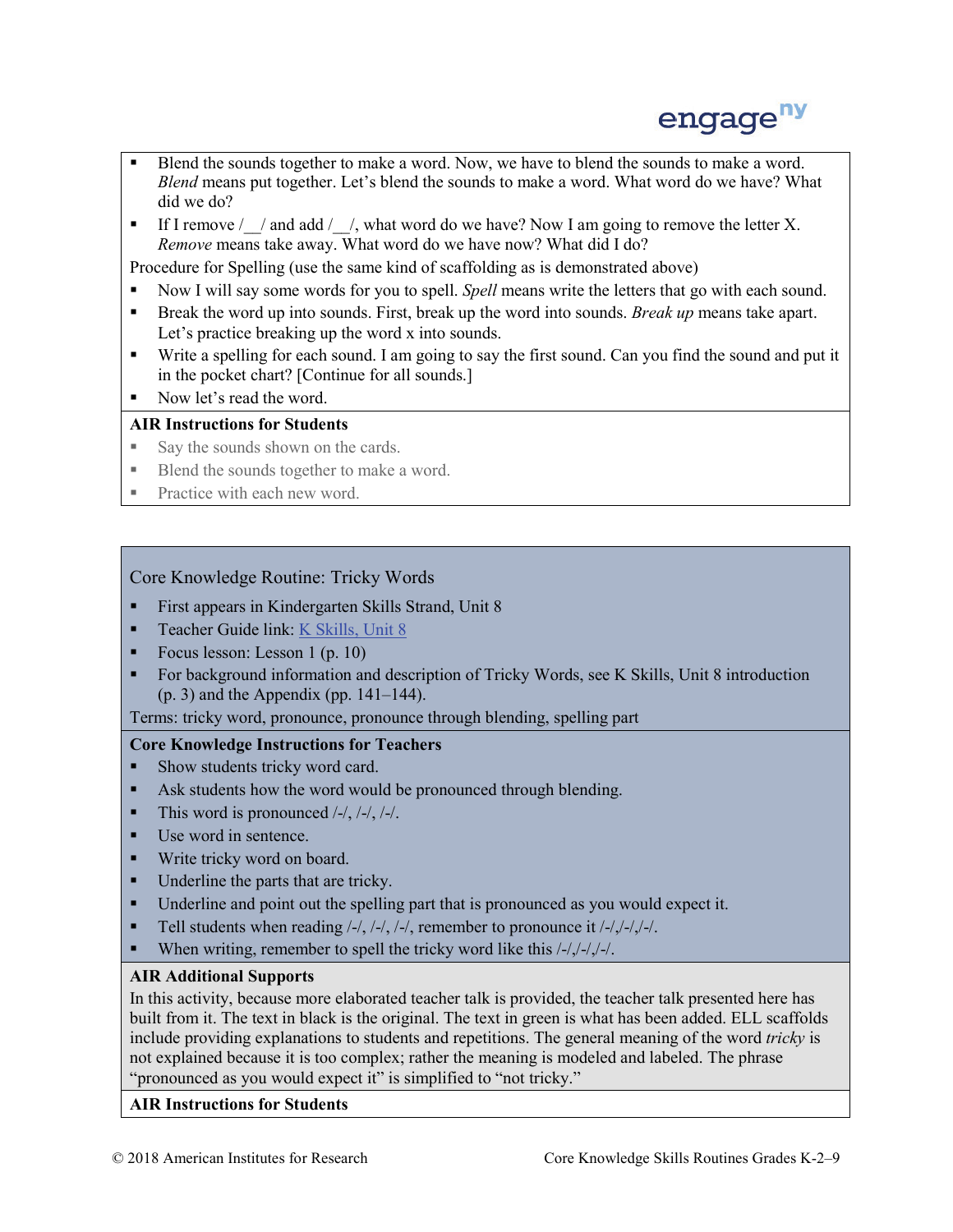

- Show students the tricky word card. [Explain concept to students.] This is a tricky word because you do not make all the sounds in the same way as you usually do.
- Ask students how the word would be pronounced through blending. How would you pronounce or say the word by blending?
- $\blacksquare$  This word is pronounced /-/, /-/, /-/.
- Use word in sentence: This is a tricky word because it is really pronounced or said as.... A sentence with this word is….
- Write the tricky word on the board. Let's read this word together. [Repeat word three times.]
- Underline the parts that are tricky. These are the parts that are tricky. Let's read the parts that are tricky.
- Underline and point out the spelling part that is pronounced as you would expect it. These are the parts that are not tricky. Let's read the parts that are not tricky.
- Tell students when reading  $/-/$ ,  $/-/$ ,  $/-/$ , remember to pronounce it  $\frac{1}{7}$ ,  $\frac{1}{7}$ ,  $\frac{1}{7}$ , When you are reading  $\frac{1}{7}$ ,  $/$ -/,  $/$ -/ pronounce or say  $/$ -/ $/$ -/ $/$ -/ $/$ -/. Let's practice reading this word three times.
- When writing, remember to spell the tricky word like this  $\frac{1}{\sqrt{2}}$ .

# **AIR Instructions for Students**

- Look at the tricky word card.
- Practice saying the word by blending.
- Read the part of the word that is tricky.
- Read the part of the word that is not tricky.

# **Core Knowledge Routine: Large Card Chaining**

- First appears in Kindergarten Skills Strand, Unit 4
- Teacher Guide link: K Skills, Unit 4
- Focus lesson: Lesson  $10(p.69)$
- Focus lesson: Lesson  $10$  (p. 69)<br>Terms: picture of a sound, correct order, looks right, correctly

# **Core Knowledge Instructions for Teachers**

- Pass out large cards.
- Review each card's sound.
- Teacher says a word.
- If you are holding a card with the picture of a sound, in the word \_\_\_\_\_\_ go to the front of the room.
- Stand with your letter card in the correct order that spells the word.
- Ask seated students if the word looks right.
- Who can help to spell it correctly?
- If that word is  $-$ , then show me  $-$ .

Also Note: First Grade adds the step of segmenting and blending word before using large cards to chain.

# **AIR Additional Supports**

 In this activity, because more elaborated teacher talk is provided, the teacher talk presented here has built from it. The text in black is the original. The text in green is what has been added. ELL/MLL scaffolds include teachers tell students what they are doing as they do it, student repetition, and defining meaning in context.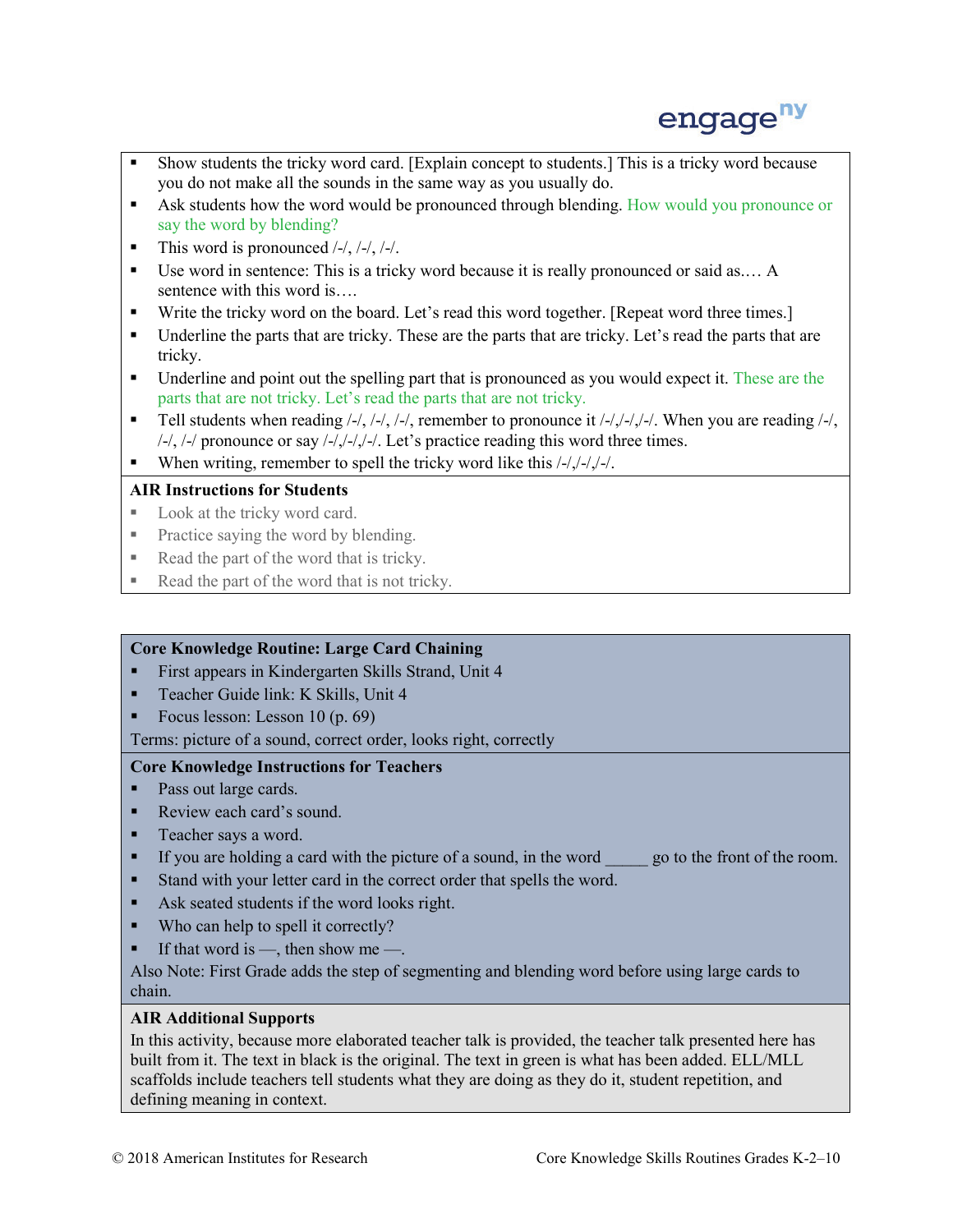

 For first grade: Demonstrate first, middle, last by pointing to letters that have those positions and have students practice saying first, middle, or last. Explain that *rearrange* means put the letters in a different order. Demonstrate *rearrange* in this context and give students an opportunity to rearrange the letters and say they are rearranging the letters.

# **AIR Instructions for Students**

- **Pass out large cards. These are pictures of sounds.**
- Review each card's sound as you pass it out. Let's all say the sounds on each card together three times.
- Teacher says a word. Let's all say this word three times.
- If you are holding a card with the picture of a sound in this word go to the front of the room.
- yourselves in the correct order. That means you have to put yourselves in the right order to spell Stand with your letter cards in the correct order that spells the word. You have to arrange the word.
- Ask seated students if the word looks right. Does the word look right?
- Who can help to spell it correctly? [Note: If the word is not spelled correctly, have a student correct the spelling.] Who can spell the word correctly?

# If that word is  $-$ , then show me -

# **AIR Instructions for Students**

- Say the sounds on each sound card.
- **Example 1** Listen to the sound that your teacher says. If she or he says the sound on your card, go to the front of the room.
- Stand with your letter card in the correct order that spells a word.
- If you are sitting down, look to see if the sound cards are in the correct order.

# **Core Knowledge Routine: Dictation with Words**

- First appears in Kindergarten Skills, Unit 8
- **Teacher Guide link: K Skills, Unit 8**
- Focus lesson: Lesson  $6$  (p. 43)

Terms: sound, line

# **Core Knowledge Instructions for Teachers**

- Students use pencil and paper.
- Teacher tells students that she or he will say a number of words for them to write.
- Say the word.
- Segment the word by using finger gestures.
- **Teacher asks students how many sounds there are.**
- **Teacher models drawing the number of lines on the board as there are sounds in word.**
- Students do same on their own paper.
- Teacher models reading the word letter by letter.
- Students repeat process for each word heard.

# **AIR Additional Supports**

 In this activity, because more elaborated teacher talk is provided, the teacher talk presented here has built from it. The text in black is the original. The text in green is what has been added. ELL/MLL